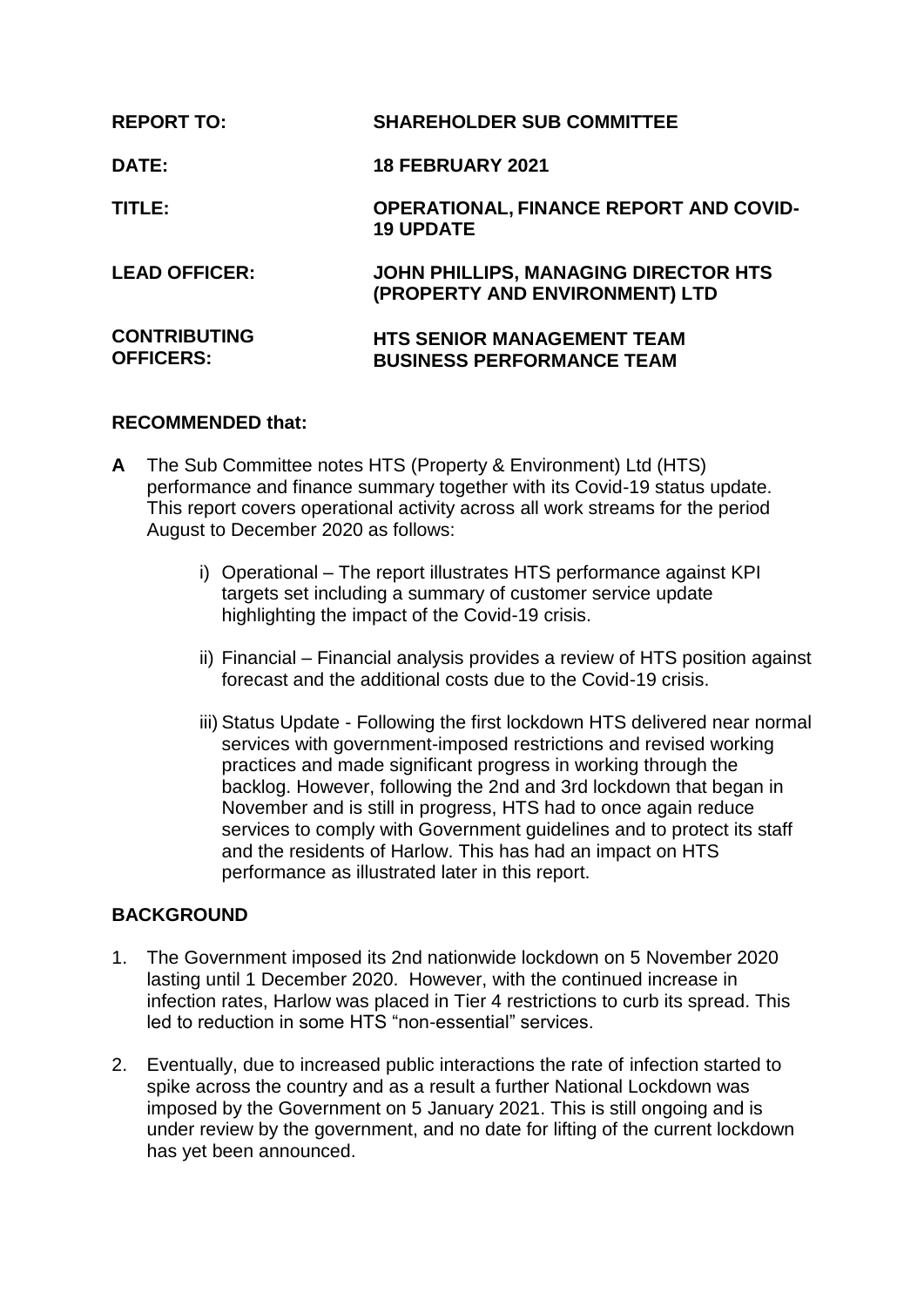3. Harlow is still one of the worst-hit areas in the country ranking 54th out of 315 local authorities for Covid-19 infection as at 3 February 2021. Responding to the Covid-19 pandemic was HTS's number one priority. By taking these steps we have protected the health and wellbeing of our staff and residents.

## **ISSUES/PROPOSALS**

#### **Impact on Services**

- 4. Due to the lessons learned from the first lockdown and the good working practices already in place, HTS were able to minimise the effect of second lockdown on 5 November 2021 as follows:
	- i) Service delivery across R&M and Environmental areas remained as normal with no changes in hours of work.
	- ii) The exception to this was within R&M, where extended/extensive works within tenanted properties were reviewed on an individual basis.
	- iii) Capital and Planned (extended/extensive) works within tenanted property were stopped and the focus was on the delivery of compliance and remedial works, external garages and roofing.
- 5. At the end of the 2nd lockdown on 1 December 2021, infection rates were still rising in Harlow. Following discussions with Harlow Council, alongside HTS having reviewed its working practices on social distancing, signage, PPE, start/finish times, the welfare and wellbeing of its employees and the tenants and residents of Harlow, HTS adjusted its service delivery until such time that the infection rate in Harlow reduced.
- 6. The key points of these changes from 14 December 2020 were:
	- i) Service delivery across housing repairs and maintenance (R&M) was reduced to deliver statutory compliance, emergencies and external works.
	- ii) Resources were redirected to Void (empty) property refurbishment and external works.
	- iii) Any exceptions to this within R&M, within tenanted properties, were reviewed on an individual basis.
	- iv) When operatives were required to work within tenanted properties, tenants were required to maintain the appropriate level of social distancing.
	- v) Any active Capital and Planned works within tenanted properties were completed and any planned works from 14 December 2020 were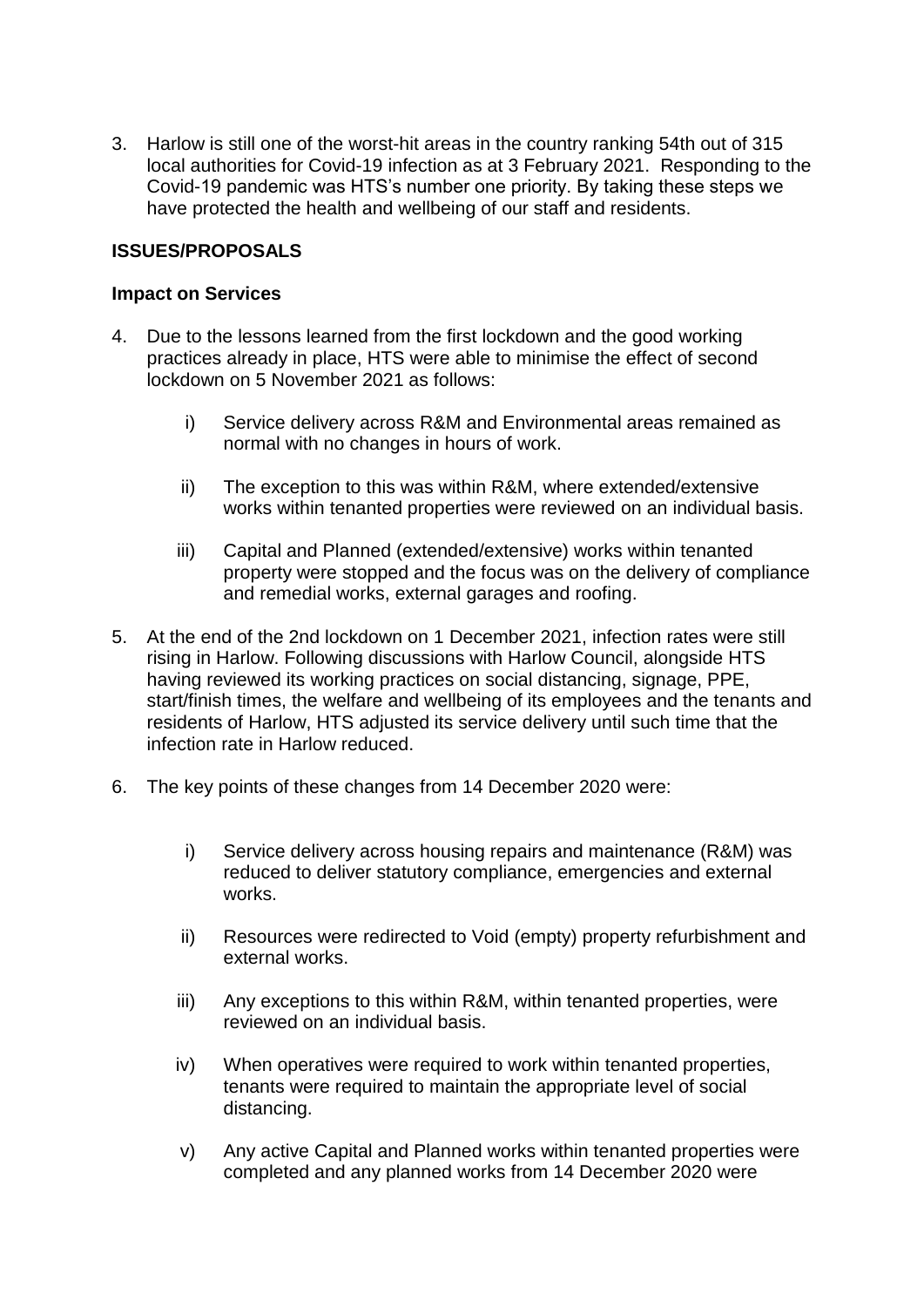delayed and rescheduled into 2021, with any exceptions to this being reviewed on an individual basis e.g. disabled adaptions.

- vi) Our environmental services e.g. litter picking, cleansing, parks and landscapes continued to provide their normal service levels.
- 7. The 3<sup>rd</sup> lockdown on 5 January 2021 then resulted in HTS reviewing its operations again. The following service changes were agreed to protect the welfare and wellbeing of employees, council tenants, residents and visitors to Harlow and help minimise contact and the transmission of the virus:
	- i) Responsive Repairs Only undertaking emergency and urgent repairs.
	- ii) Capital works All capital works programmes suspended apart from emergency and health and safety works.
	- iii) Gas and electricity compliance All gas and electrical inspections are aligned to their renewal dates. Priority was given to those that were due to expire only.
	- iv) Environmental Services Services including litter picking, street cleaning, building cleaning and waste management continued to be provided and schedules for building cleaning were realigned to ensure the full programme of works were delivered. Essential Grounds maintenance services continued, such as hedge maintenance and trimming.
	- v) Voids Repairs Service Voids works continued in line with Health and Safety guidance and associated risk assessments.
- 8. The actions agreed above, jointly by HTS and HDC, will continue until restrictions are eased by the government.
- 9. The backlog of outstanding non-emergency works had increased significantly during the 1st lockdown and HTS started to make substantial progress in reducing outstanding jobs when lockdown ended in June 2020. However, the subsequent lockdowns have increased the backlog of non-emergency repairs again although at a lesser rate than the initial lockdown.
- 10. HTS expanded its "Work from home" arrangements with introduction of further IT equipment as well as improvement in remote access capability in anticipation of stricter Government restrictions. This helped to reduce its impact during the subsequent lockdown.

## **Summary of Operational Performance – August to December 2020**

11. Following the easing of restrictions at the end of the first lockdown in June 2020 HTS has been working hard to not only deliver the normal service but also catch up on the backlogs that had been created in the first lockdown. Based on the reduced performance statistics that were available, a number of Action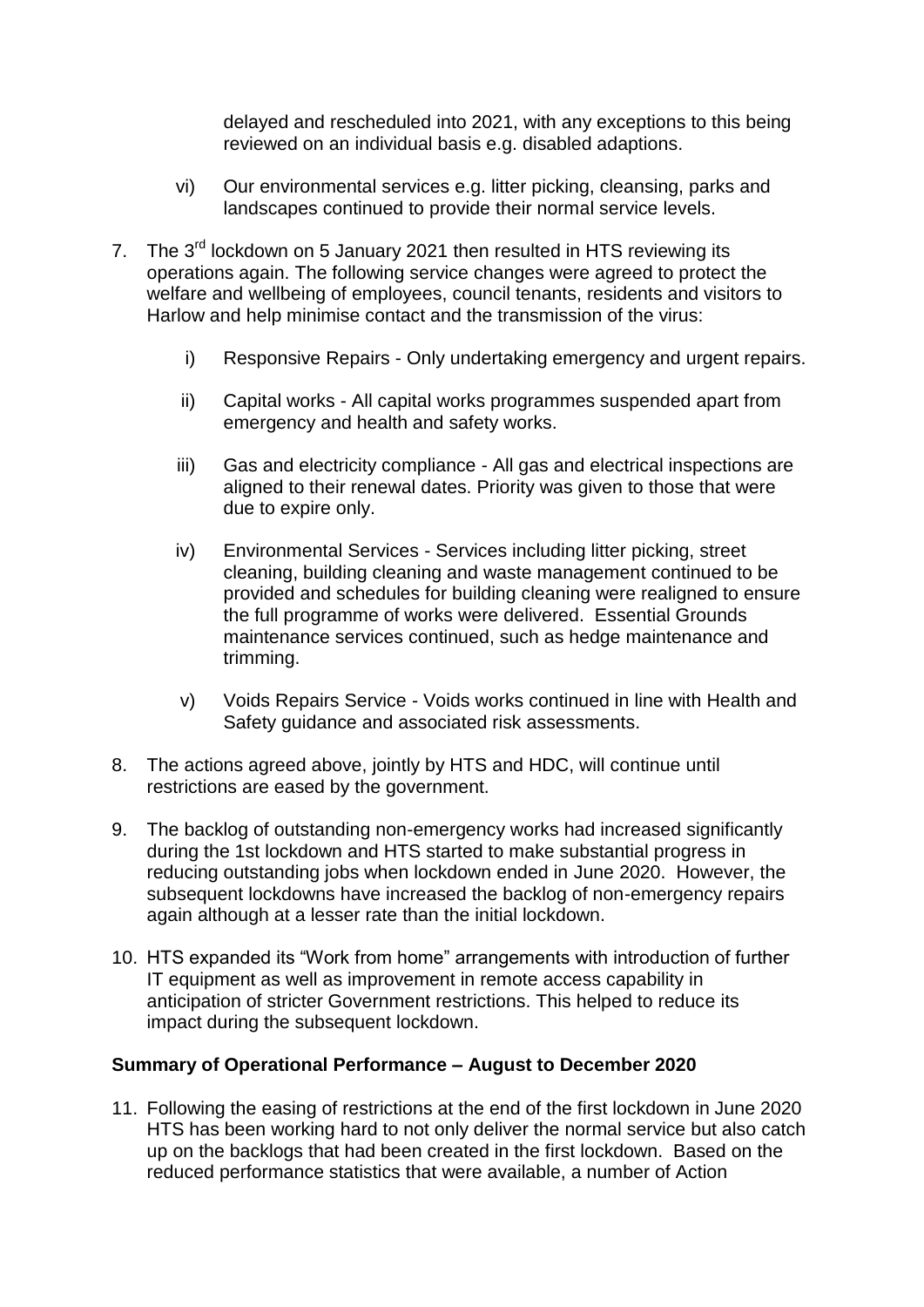Improvement Plans were completed to assist in reducing backlogs and tracking our progress.

- 12. Good progress was made in the following areas:
	- i) Reducing compliance backlogs in Gas Servicing and EICR testing
	- ii) Reducing Repairs backlogs to Standard Repairs

iii) Clearing the voids backlogs

- 13. This is clearly demonstrated in our monthly Performance Reporting to SOPM which has continued throughout the year.
- 14. HTS operations continued to cover all repairs until the national lockdown in November 2020 lifting its performance from 84 per cent in June to 93 per cent in December 2020.
- 15. HTS achieved an average of 95 per cent KPI compliance as at December 2020 against the full suite of Major and Minor KPIs that govern the contract for the year 2020/21.



Major & Minor KPIs Success Rate

#### **Underperforming Major KPIs**

16. Street Scene

- a) Amber: Routine cleaning of streets to grade A standard (Wave) Detritus - KBT (NI 195)
- b) Amber: The proportion of relevant public land and highways which unacceptable levels of weed are visible - KBT (NI 195)
- c) Reason: KBT survey highlighted an increase in street detritus and weeds.
- d) Corrective action: Operations were reduced to run less waves for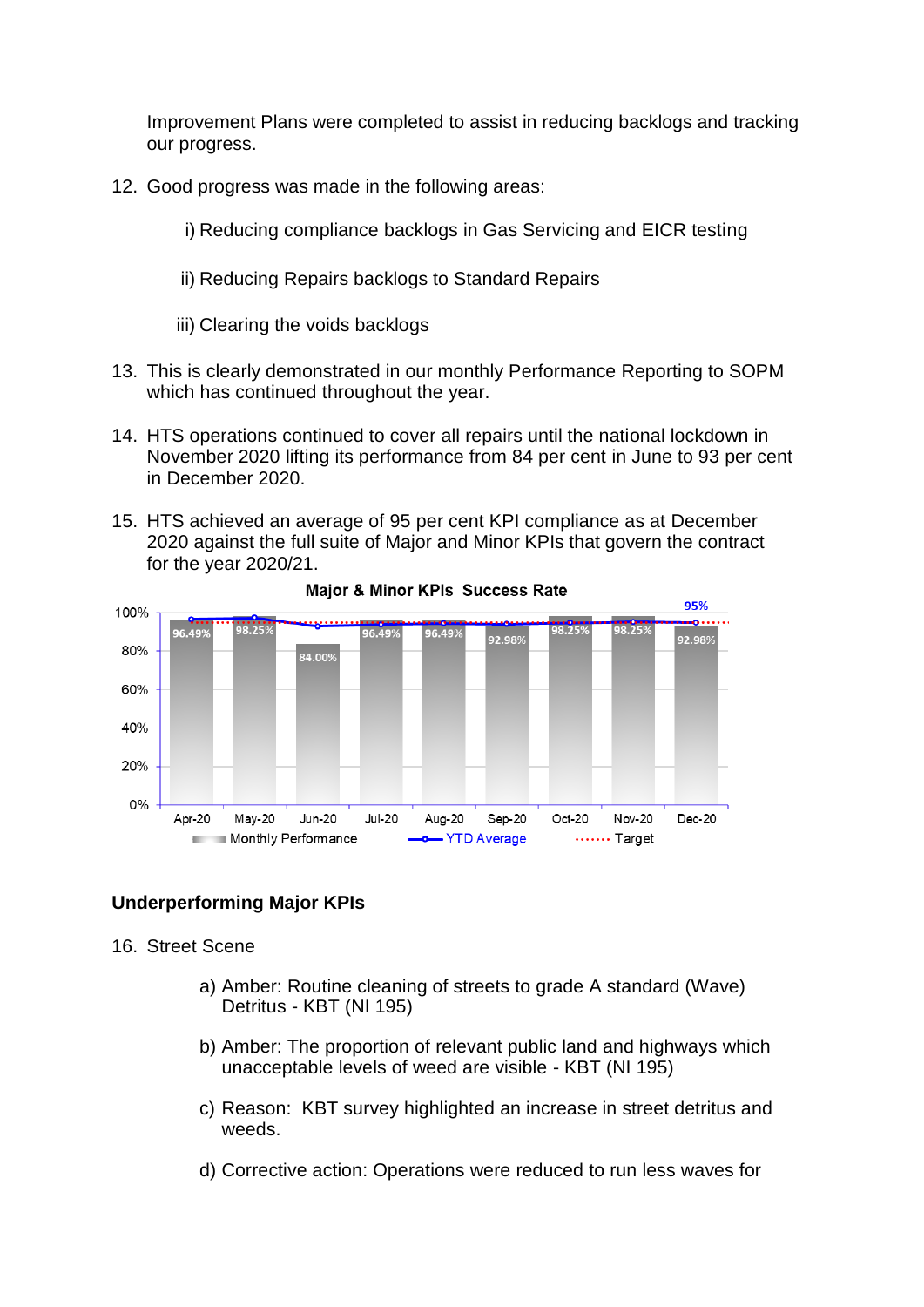detritus and reduced service for weed reduction just before the KBT Survey was carried out due to lockdown in December. HTS has since increased waves immediately after lockdown in December to clear detritus and weeds.

- 17. Grounds Maintenance
	- a) Red: Tree works work carried out within 80 working days
	- b) Reason: Performance dropped as operations were reduced to deal with attending to dangerous trees only following the National lockdown guidelines. This led to an increase in the backlog of non-urgent jobs.
	- c) Corrective action: HTS has implemented an action plan in light of the drop-in performance so a structured approach is adopted to prevent further decline and bring performance back on track. The Arborists team initially increased activity as the restrictions were eased and working practices were revised to mitigate against the Covid-19 however, further restrictions reduced workflow again. In addition, HTS have assigned inspections to a sub-contractor to speed up completion of jobs.

#### **Underperforming Minor KPI's**

- 18. Street Scene
	- a) Amber: Abandoned vehicles investigated and removed within 24 hours (BVPI 218a/b).
	- b) Reason: Performance dropped to 83.63% due to staff sickness as a result of Covid-19.
	- c) Corrective action: Team's operations were reduced due to Covid-19 restrictions leading to a drop in performance. This has now been reviewed and resolved with further mitigating plans to avoid this in future.
- 19. The volume of completed transactions within R&M over the reporting period is set out below:

| <b>R&amp;M OPERATIONS</b> | <b>August '20</b> |       |       | September '20 October '20 November '20 December '20 |       |
|---------------------------|-------------------|-------|-------|-----------------------------------------------------|-------|
| <b>Response Repairs</b>   | 3,562             | 3,515 | 4,092 | 3,344                                               | 3,514 |
| <b>Gas Servicing</b>      | 1,257             | 1,015 | 645   | 914                                                 | 573   |
| <b>Emergencies</b>        | 418               | 369   | 430   | 373                                                 | 395   |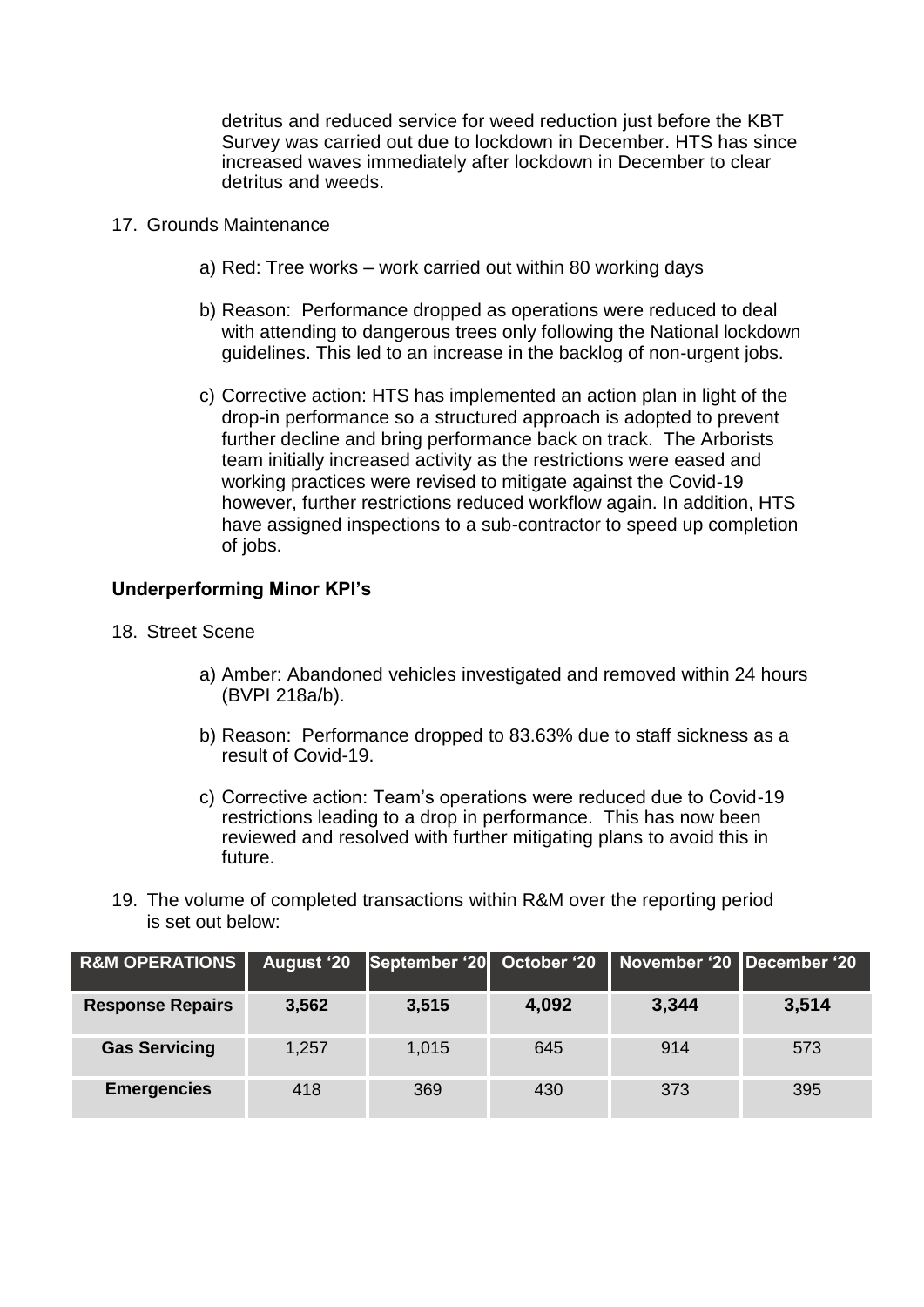## **Customer Service Report**

- 20. The customer service report provides a summary of the complaints for both Environment and Housing, members' enquiries as well as an update on plaudits. It is important to note that Harlow Council's complaints officer carries out a monthly audit of all complaints with the customer services team and so far, no variations have been identified. The chart below shows all Upheld complaints since December 2019 and monitors the trend against the Housing repairs.
	- a) HTS completed 3,514 repairs jobs in December with 16 resulting in valid complaints illustrating 0.45 per cent of jobs leading to valid complaint. This accounts for an average of 17 complaints per month during the period of August-December 2020.
	- b) Complaints relating to environment accounted for six per cent of the overall complaints whilst the remaining 94 per cent were in housing. This trend has been constant over the last three years of HTS Operations.
	- c) Whilst upheld complaints remain significantly low, despite the delays in delivering Standard Repairs, HTS analyses the causes of complaints to ensure continued learning. Complaint numbers have remained low at less than 1 per cent of jobs carried out. HTS anticipates the numbers to increase further in Quarter 4 as tenants' chase up non- urgent repairs which had been put on hold due to the reasons outside of HTS control.



## **Members' Enquiries**

21. Councillors can also take up issues on behalf of residents and report them to Harlow Council. These enquiries are then passed on to HTS where necessary for a resolve. These are reviewed daily, and the Customer Service Team advise members of all completions by e-mail within a 10- working day period if passed to other departments and one working day for general enquires. There was an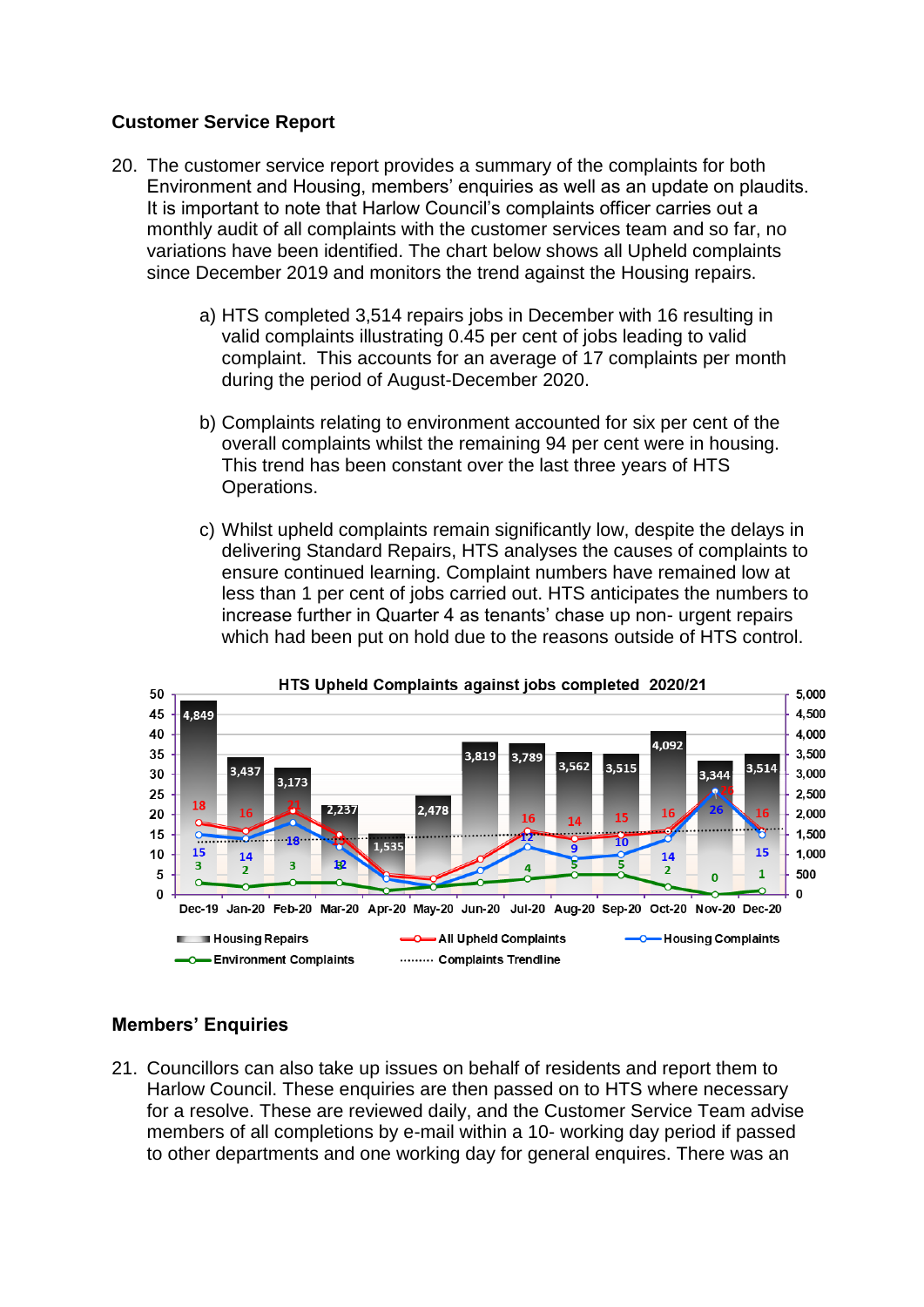increase in activity in November with 35 per cent of enquiries related to dumped rubbish. Please see below a monthly analysis of enquiries.

| <b>HTS OPERATIONS</b>     | $^{\prime}20$ | $^{\prime}20$ | Apr   May   Jun   Jul   Aug   Sep   Oct   Nov   Dec<br>$^{\prime}20$ | $^{\circ}20$ | $^{\prime}20$ | $^{\prime}20$ | $^{\prime}20$ | $^{\prime}20$ | $^{\prime}20$ |
|---------------------------|---------------|---------------|----------------------------------------------------------------------|--------------|---------------|---------------|---------------|---------------|---------------|
| <b>Members' Enquiries</b> | 4             | 18            | 22                                                                   | 30           | 21            | 9             | 13            | 23            | 12            |

## **Plaudits and Good News Stories**

22. A plaudit is recognition of a team member or group who the customer feels has gone above and beyond what is usually expected of them. Plaudits are recorded by HTS HR and Communications Team and come through various mediums such as satisfaction surveys, letters or phone calls. Once a plaudit has been recorded by HR, the business support team writes to the staff member or team advising them that they have been recognised by customers thanking them for their good work. Please see below an analysis of plaudits against complaints.



23. December has resulted in 68 Plaudits across Housing and Environment. The drop in May was mainly due to technical issue with recording plaudits. In comparison to Complaints, average Plaudits have been on the increase since June 2018.

#### **Health and Safety**

24. HTS has maintained an excellent rating of 0 AIR with over a million hours of accident free operations.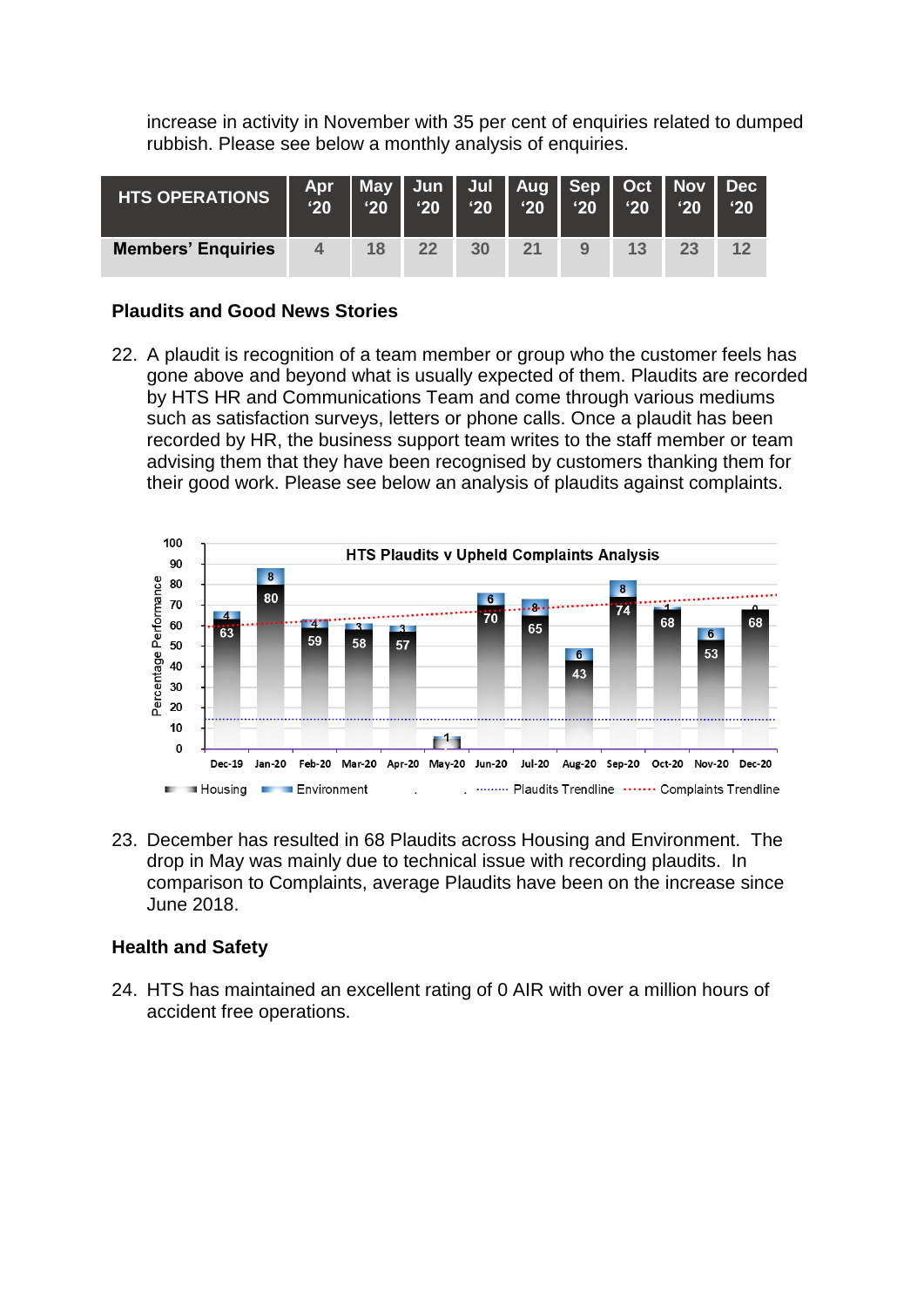

#### **Finance Update up to end of December 2020**

- 25. Overall Summary December 2020 Revenue of £1,909k was £437k below forecast, mainly due Capital Works programme, and produced Net Loss before Tax of £12k. The year to date total profit was £661k, representing 4% YTD profit margin.
- 26. Its is expected that year end projections for turnover and profit will be further reduced in the final quarter due to the ongoing lockdown, with particular effect on the Capital Programme that is currently suspended and also additional Covid-19 related costs that are being incurred to keep services operational.
- 27. Grounds Revenues of £263k were £2k below forecast and produced Gross Profit of £50k, being £31k above the forecast. Total YTD Revenue was £2,336k, with a YTD Profit of £150k.
- 28. Streets Revenues of £280k were £1k above the forecast and produced a Gross Profit of £41k, being £18k above the forecast. Total YTD Revenue was £2,511k with a YTD profit of £362k.
- 29. Housing Property Services Revenues of £728k were £35k below the forecast and produced a Gross Loss of £89k, due to ASC provision of £150k. The YTD Revenue was £6,836k with a total profit of £276K.
- 30. Depot Revenues of £46k were as per the forecast and produced a Gross Loss of £8K being £1k above the forecast. Total YTD Revenue was £420k with a total loss of £76k.
- 31. Overheads Revenues in the month of £207k were as per forecast. The actual overhead spends in the month of £241K which is £7k above the budget, with the YTD Revenue of £1,863k, with the actual YTD costs of £2,027k.
- 32. Harlow Capital Works The December revenue of £371k were £401k below the forecast with a gross profit of £21k which is £25k below the budget. Total YTD revenue was £2,476k, with a total YTD profit of £151k.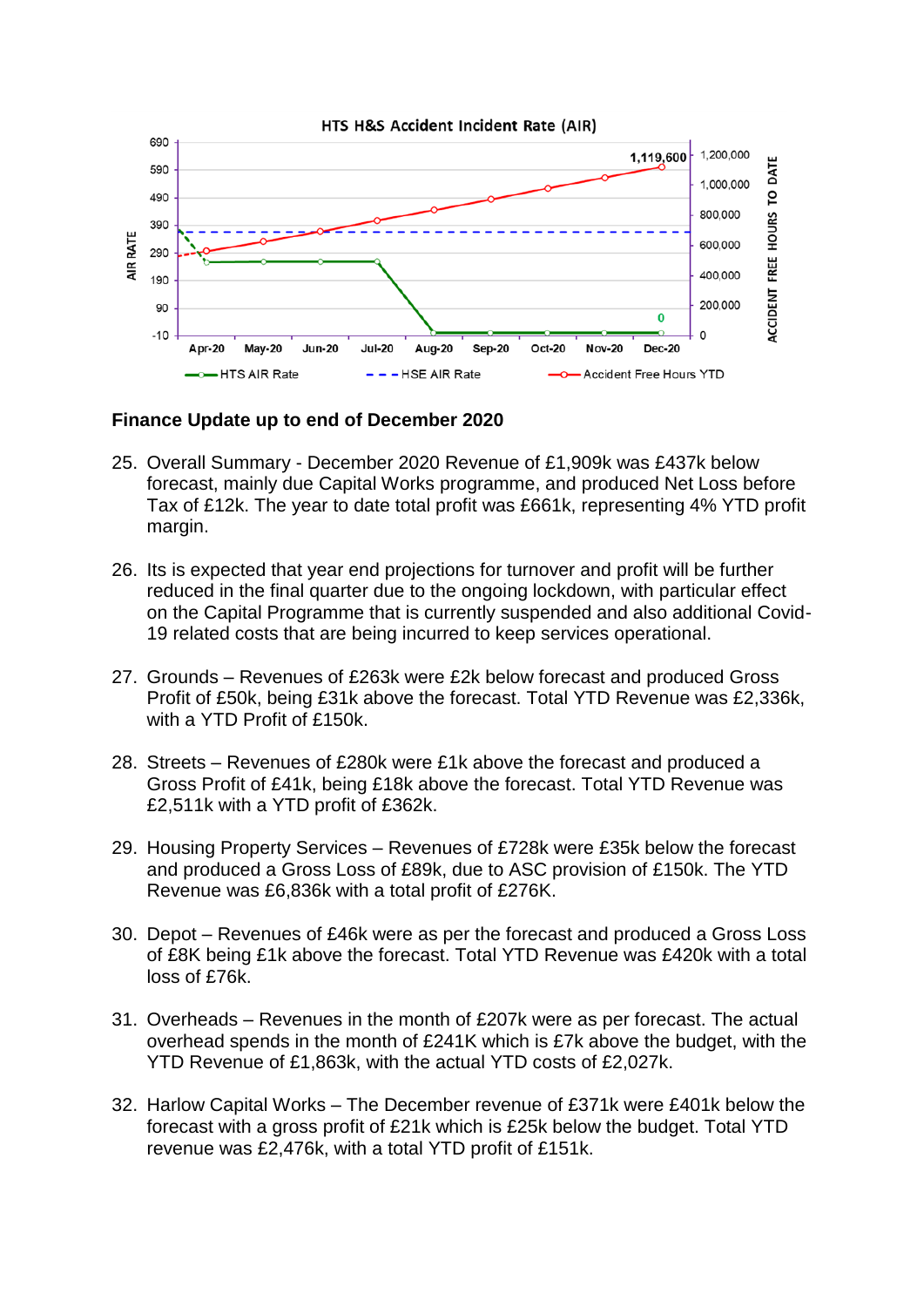- 33. Third Party Works There were £14K revenues relating mainly to the sub lease of Mead Park and South Cambridgeshire facility management.
- 34. ASC Budget The DEC 2020 results of 3,243 jobs were completed with an actual spend of £426k. YTD total jobs completed was 32,566 with an actual spend of £4,308k.
- 35. Non-Housing Budget The Non-Housing results for DEC 2020 were 53 jobs completed and valued at £40k. YTD total number of jobs of 490 valued at £197k.
- 36. Harlow District Council Loan The loan continues to be repaid at £19k per month and the balance outstanding as at DEC 2020 was £292k. Interest of £2k for December 2020 has been paid to Harlow District Council.
- 37. Capital Assets As at December 2020, the Net Book Value of Fixed Assets was £1,469k as shown below:

|                              | <b>Cost Value</b> | <b>NBV</b><br>Acc.  |         |
|------------------------------|-------------------|---------------------|---------|
|                              |                   | <b>Depreciation</b> |         |
| <b>Goodwill</b>              | £448k             | £336k               | £112k   |
| <b>Plant &amp; Machinery</b> | £981k             | £551k               | £430k   |
| <b>Office Equipment</b>      | £19k              | £10k                | £9k     |
| <b>IT &amp; Phones</b>       | £244k             | £173k               | £71k    |
| <b>Motor vehicles</b>        | £1,106k           | £257k               | £849k   |
| <b>Building</b>              | £55k              | £27k                | £28k    |
| <b>Improvements</b>          |                   |                     |         |
|                              | £2,854k           | £1,354k             | £1,500k |

#### **Road to Recovery**

- 38. Following the easing of restrictions at the end of the lockdowns, there has been a need to continually exercise safe working practices that have impacted on the work delivered by HTS including:
	- i) Social distancing in the workplace and in residents properties.
	- ii) Hiring of additional vans to limit interaction between operatives
	- iii) Issuing of PPE
	- iv) Revising Risk Assessments to allow safe working
	- v) Lone working in voids
	- vi) Home working where possible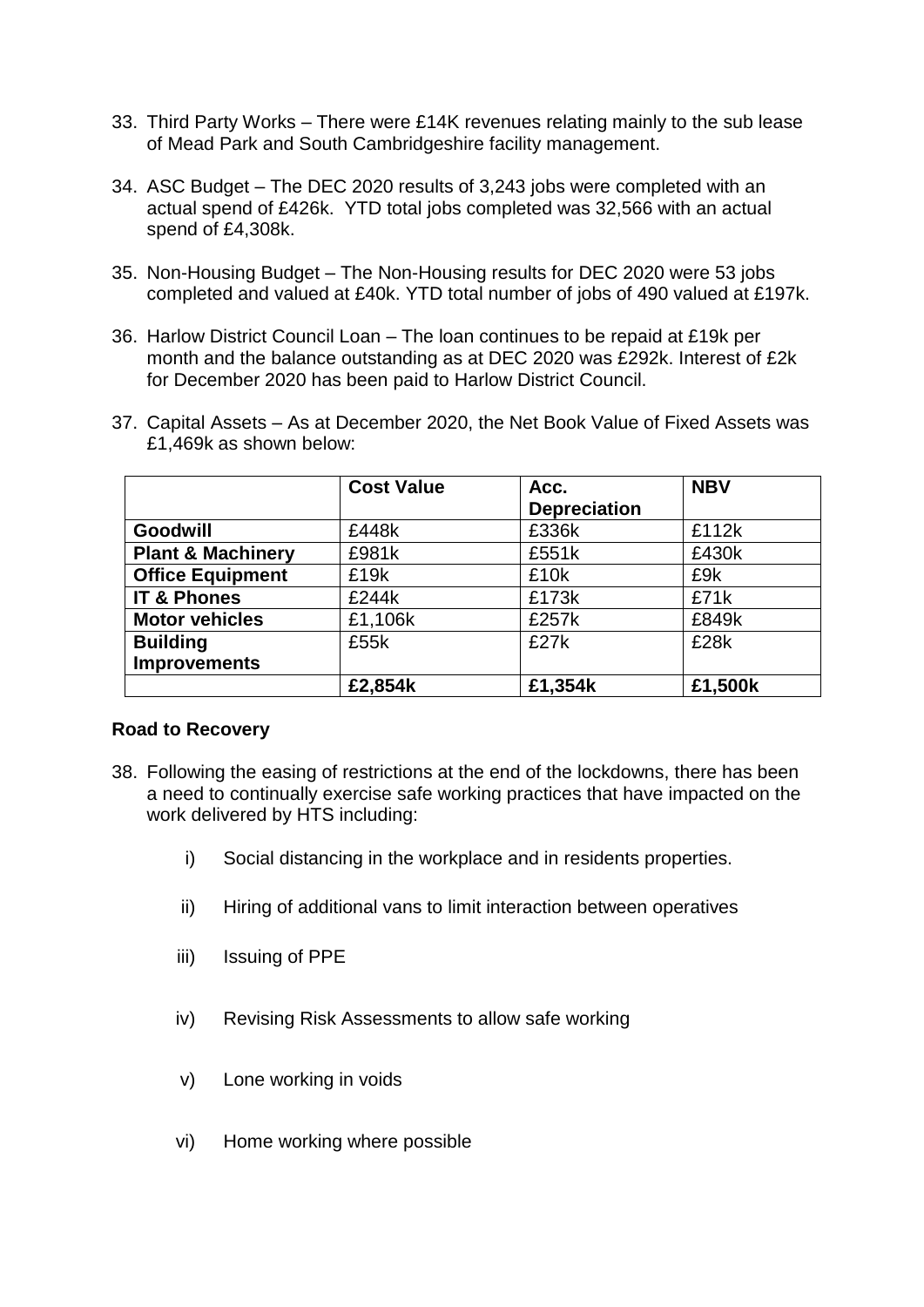- vii) Avoiding unnecessary contact
- viii) Lateral flow testing of front-line operatives
- 39. HTS has taken steps to respond to and begin the process of social and economic recovery of Harlow as the country continues to deal the Covid-19 pandemic.
- 40. The next scheduled review by the Government is scheduled for week commencing 22 February 2021 and HTS is currently in process of jointly planning the transition from Lockdown to the gradual introduction of more services.
- 41. A number of factors need to be considered in determining the safest and most productive approach to our recovery plans:
	- i) The rate of infection must be under control and significantly lower than lockdown levels
	- ii) Assuming the government reinstates the Tier Levels, we need to understand what restrictions this may impose on working practices
	- iii) Reviewing the effectiveness of the vaccine programme generally and amongst HTS staff
	- iv) The continued requirement to avoid or limit contact, promoting lone working and home working
- 42. Taking the above into consideration, the fact the infection levels are reducing week on week in Harlow and the vaccine roll out is going well we anticipate service delivery can be increased when the government next eases restrictions.

## **Responsive Repairs**

- 43. When restrictions are reviewed we will not only undertake Emergency and Urgent repairs, as we have been doing through lockdown, but we can start to accept and carry out Standard repairs that are of an external nature or limit exposure with residents and the public, such as roofing, fencing and communal areas.
- 44. Working in occupied premises will be reviewed on an ongoing basis when it is safe to do so, but any works of an emergency nature will still continue.
- 45. The call centre has been in full operation (working remotely) during this phase and new orders are still being raised although not being booked or carried out in accordance with their priority.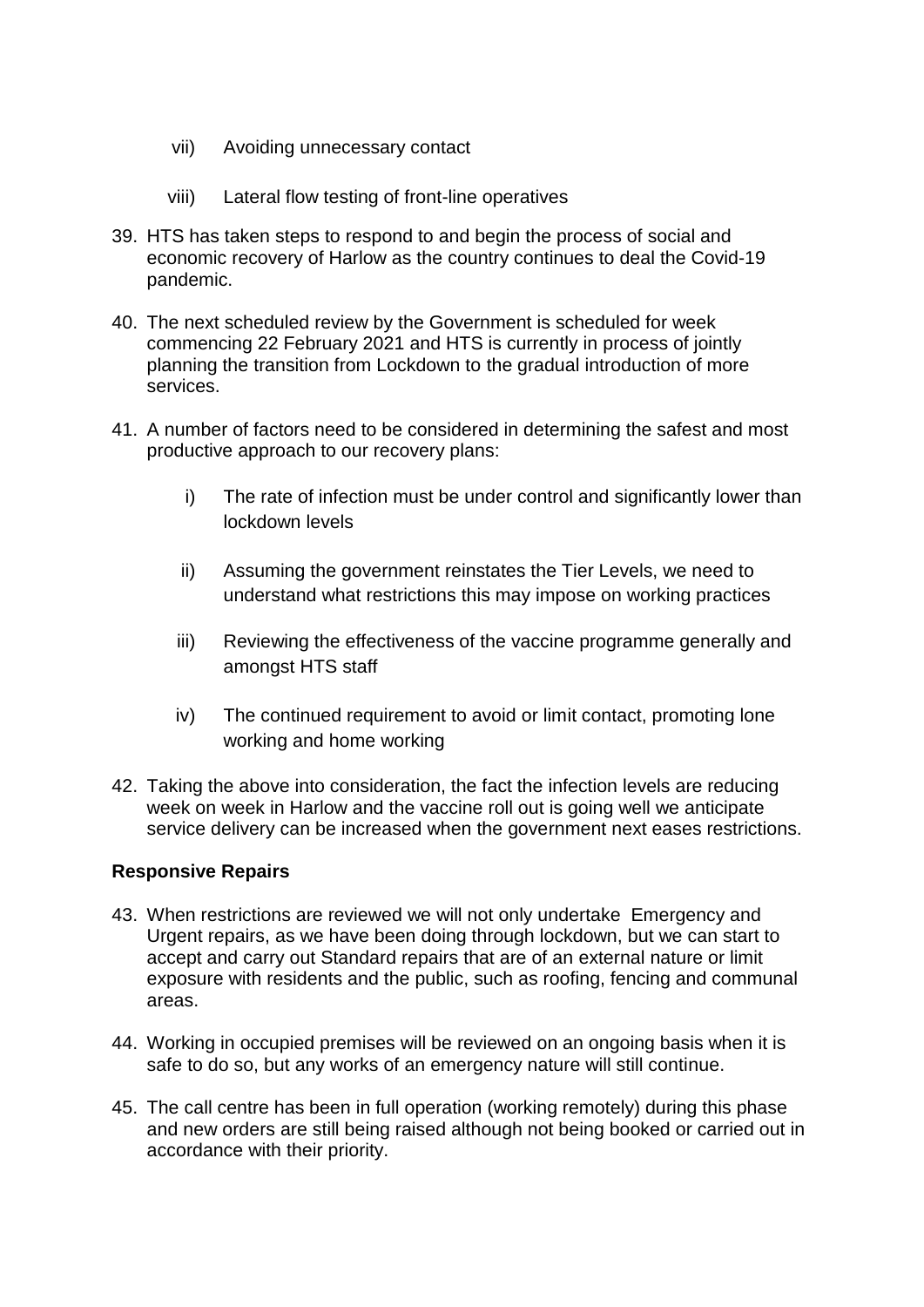- 46. This will result in an increased WIP at the end of the lockdown period that will need to be managed and programmed when possible.
- 47. Gas and Electrical Compliance inspections and servicing will be aligned to their renewal dates. Priority will be given to those that are due to expire to ensure compliance levels are maintained.
- 48. HTS normally carries out gas servicing two months ahead of the expiry date and we will be looking to regain this buffer as soon as practically possible.

## **Capital Works**

- 49. The government has always stated that Construction activities can continue as long as precautions are adhered to.
- 50. On this basis, and to align with government advice, we expect to be able to recommence External Capital works programmes when restrictions are initially lifted, but Internal Works in occupied properties will remain suspended.
- 51. Urgent internal works that only take one day to complete i.e. Boiler replacements will continue as they did before, and Health and Safety issues will of course be covered. See summary below:
	- i) The Internals Programme will remain on hold apart from boiler replacements and health and safety issues
	- ii) Externals Programme we anticipate starting the roofing programme
	- iii) Aids and Adaptations Internal works suspended unless H& S related – External adaptations will recommence
	- iv) Garage Programme Works to recommence
	- v) Compliance All inspections now complete now moving into Communal testing that can continue safely
	- vi) Sumners Farm Close Works can recommence when restrictions are eased
- 52. From when restrictions are eased a mobilisation period will be required before commencing these workstreams.

#### **Environment**

53. We anticipate being able to recommence all Grounds Maintenance activities when restrictions are lifted.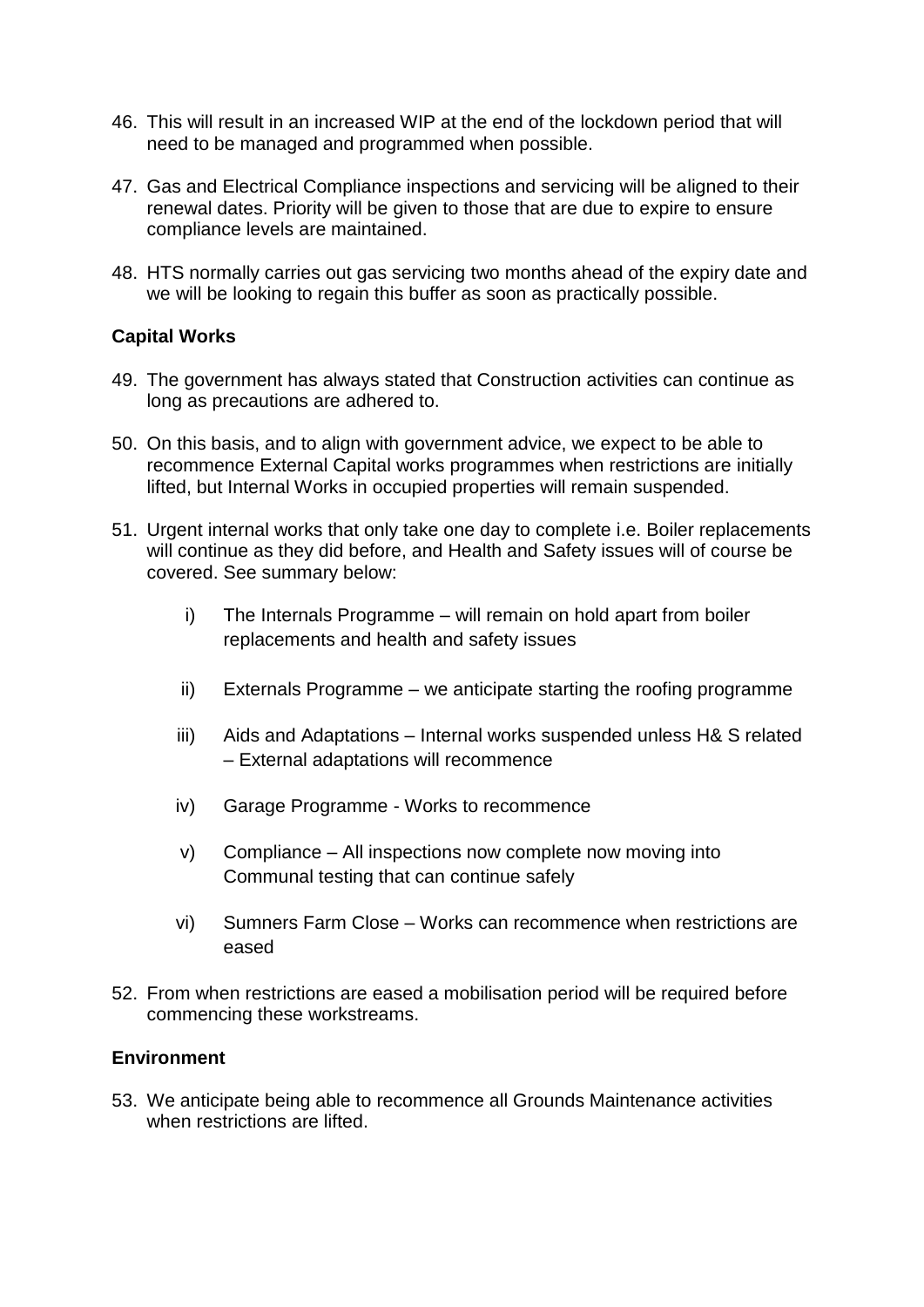## **Summary**

- 54. Reinstatement of any services will be based on a risk assessed approach and must encapsulate the government advice on social distancing and self-isolation in order to work as safely as possible.
- 55. These services are currently being reviewed by our SHEC team, but the key safety measures would need to be employed:
	- i) Avoidance where not essential
	- ii) Social distancing of at least 2 metres
	- iii) Frequent hand washing
	- iv) Use of PPE where appropriate
	- v) Travelling with one person per vehicle
	- vi) Regular lateral flow testing of front-line operatives
- 56. HTS is keeping track of any backlogs that have been created during lockdown and where service failures are identified through performance reporting, individual Action Improvement Plans will be developed to provide more information the extent of the delay and timescales to reduce them.

## **Relief Event Extension Request**

- 57. As a consequence of the recent second and third lockdowns, despite HTS's best efforts to protect the workforce and the community, whilst continuing to deliver services, the ongoing lockdown necessitates the need for a further extension to the current Relief Event beyond 31 March 2021 already agreed with Harlow Council.
- 58. This request has been submitted to Harlow Council for consideration.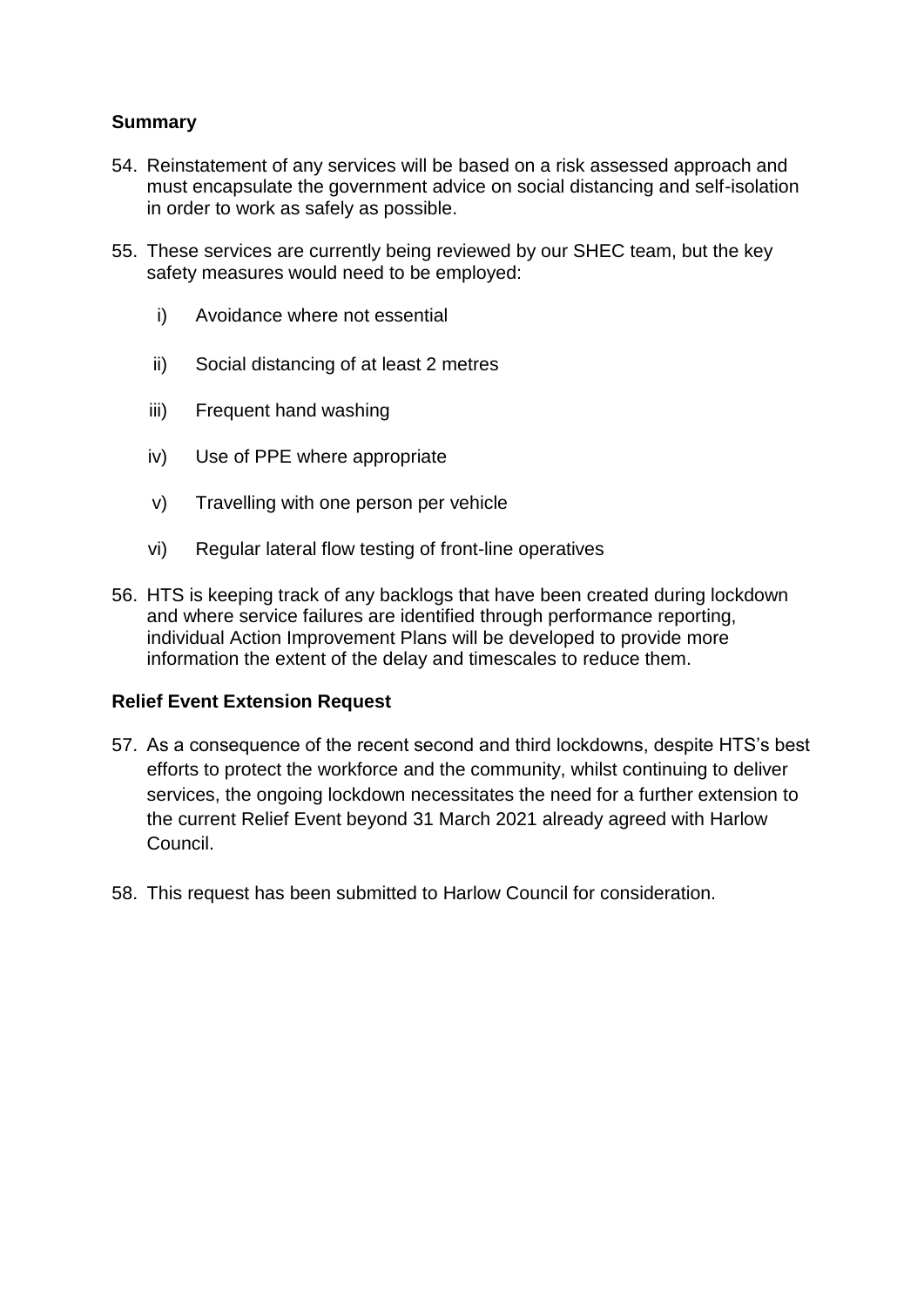## **HTS Achievements**

## 59. HTS introduce SARS-Cov-2 Rapid Antigen Testing

HTS continues to be proactive and at the forefront of protecting its employees, the tenants, leaseholders and wider community.

Along with our other measures such as being signed off as Covid-Secure in partnership with our trade union, WFH, PPE, Risk Assessments and shielding for both clinically extremely and



moderately vulnerable employees, in January we introduced twice weekly rapid testing for our frontline workers who continue to carry out emergency, urgent and essentials works in the community.

The testing kits are part of an additional control in our risk assessments, but they do NOT change any of our other controls.

They have the ability to allow us to identify anyone who has coronavirus early and ask them self-isolate, thereby helping to reduce the spread and infections rates with Harlow.

60. HTS (H&R) Ltd first property let took place in December 2020!

HTS (H&R) Ltd was very excited to let their first property in December 2020.

Our first tenant RW was very pleased and excited to be moving in and also receive a Xmas hamper as the first tenant of hopefully many more over the coming period.

A further 4 properties have been purchased and are being refurbished to high standards in preparation for their let, where one third will be let at sociable rent, one third at affordable and the last third at commercial rent.

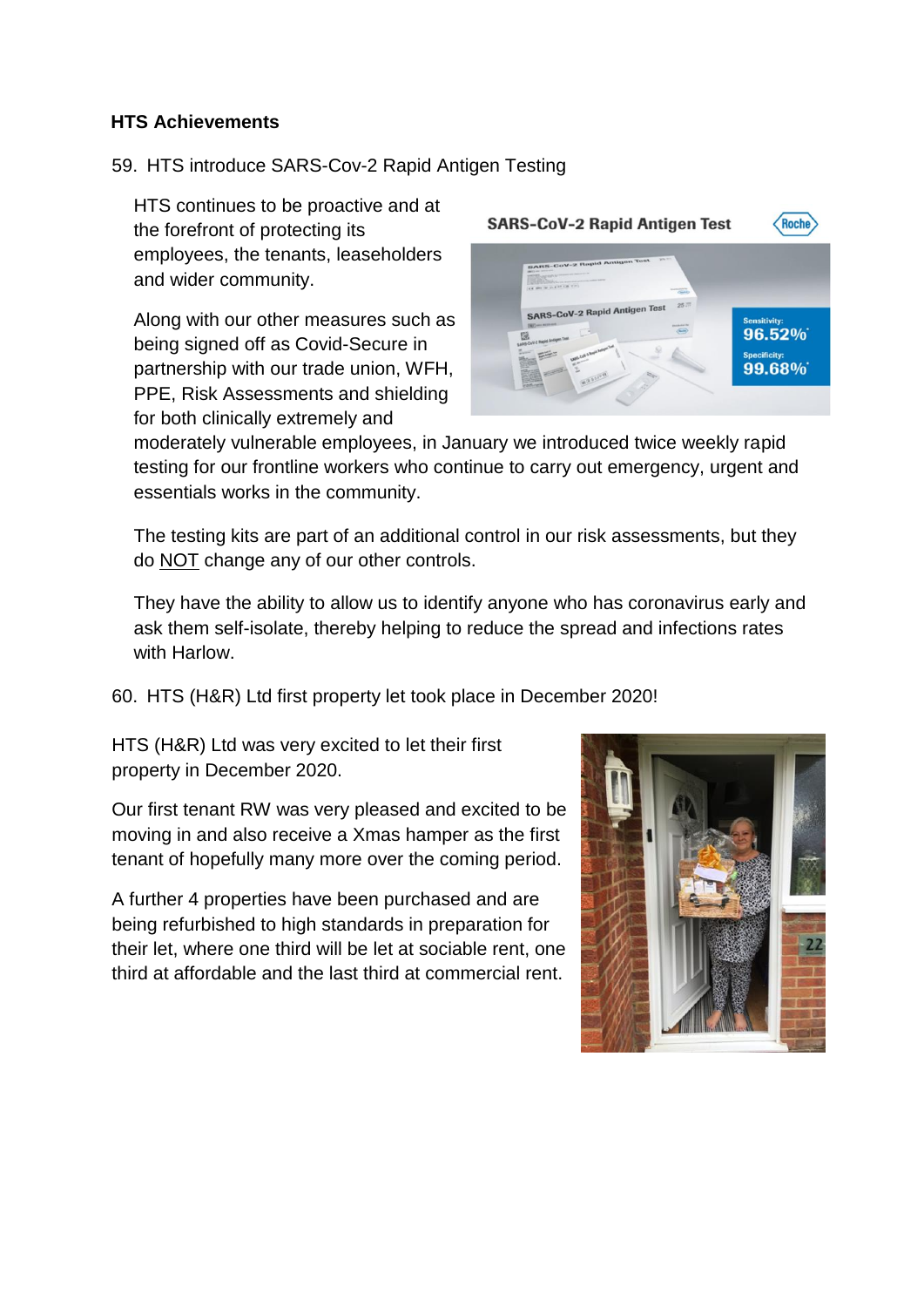- 61. During the current coronavirus pandemic, HTS is eager to help the vulnerable residents. The Community Hub is being run by Harlow Council and Rainbow Services. HTS supports the Hub with providing vans, volunteer resources, and storage accommodation for food parcels etc.
- 62. HTS (Property and Environment Ltd), are very proud of their apprenticeships scheme. It is a great way of people to progress their careers as well as their education. One of our original HTS apprentices, Amy Edwards, continues to progress through professional qualifications having just been promoted to Trainee



Accountant position and currently completing her AAT level 4. Your Harlow came down to Mead Park Industrial Estate to speak to former accountancy apprentice Amy Edwards as well as Mark Hall Councillor Bob Davis, who is a non-executive director of HTS.

- 63. HTS continues to Play a leading role in procuring PPE equipment ensuring "fit for purpose", establishing reliable markets/supply chain, interpreting Complex/changing government Health & Safety guidance into adapting business processes, arranging Covid Secure office arrangements
- 64. HTS is working well with local/national trade unions, in partnership, to provide support to employees through lock down, and get people back to work safely/processes, ensuring that Harlow Council maintained compliance activities across a range of activities including an effective emergency services throughout the pandemic.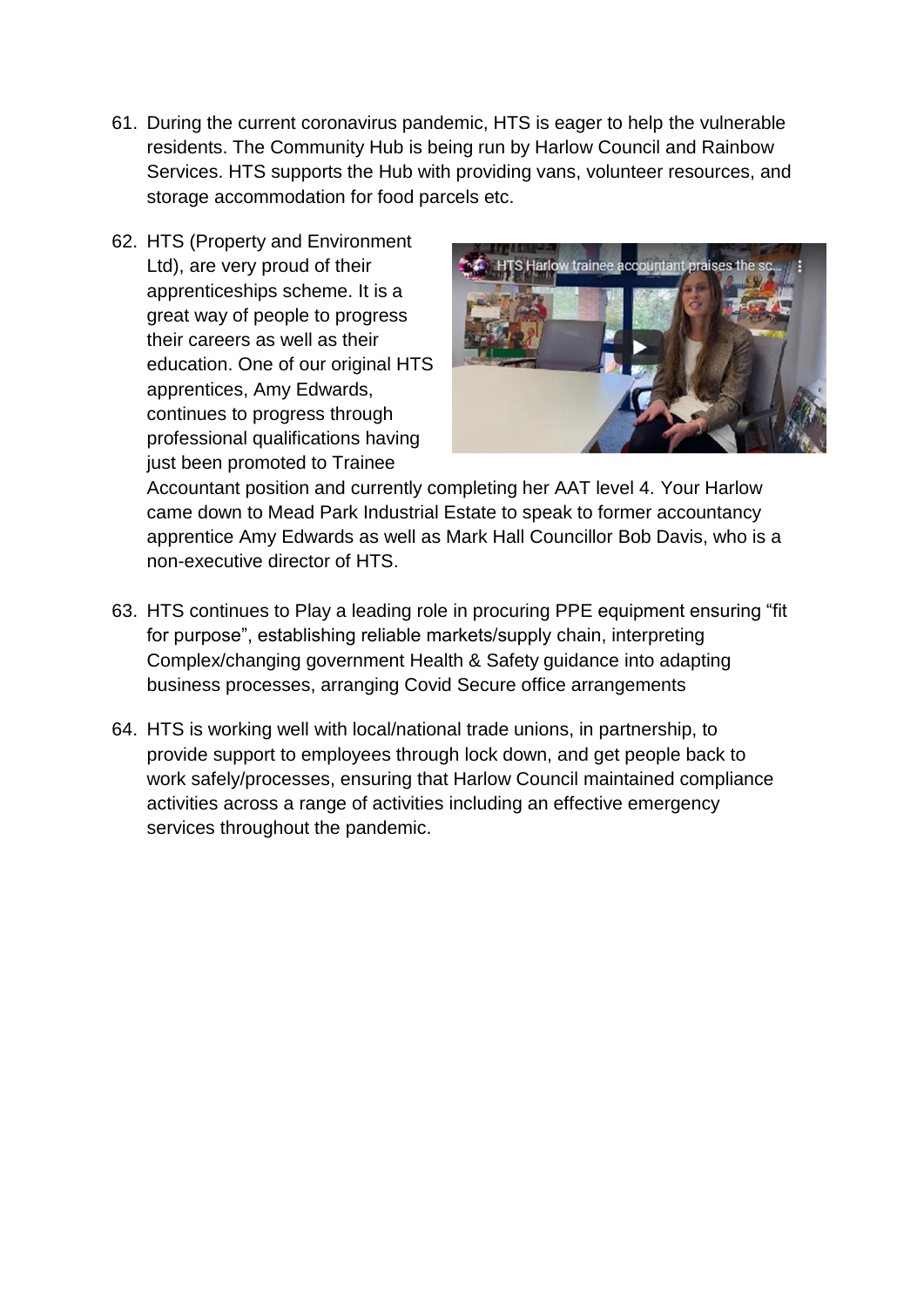## **Corporate Social Responsibility**

65. CSR Excellence Award

HTS were very excited to have recently received an International CSR Excellence Award 2020 which is part of and operated by The Green Organisation, this reflects a core principle and vision of HTS as this is awarded for companies that are considered to have a heart!



for companies that have a heart

# CSR EXCELLENCE AWARDS 2020 POLLUTION & EMISSION REDUCTION NATIONAL BRONZE WINNER HTS (PROPERTY & ENVIRONMENT)

This was achieved through an HTS project that was considered to 'Inspire Passion for the Environment Within the Workforce'.

66. Coronavirus – HTS (Property & Environment) Ltd – Covid-19 Testing Centre

Harlow is still one of the worst-hit areas in the country ranking 54th out of 315 local authorities for Covid-19 infection as at 3 February 2021.

In view of the above and following discussions with Harlow Council, and as part of the collective efforts in Harlow to support the welfare and wellbeing of the tenants, residents Harlow and wider the community through the Covid-19 pandemic, the HTS Group are pleased to confirm that it agreed to accommodate in December*,* an extension to the current NHS Covid-19 testing centre service based at its Mead Park Depot from 4 days per week to 7 days per week. This has expanded NHS capacity to identify and isolate people infected with Covid-19 to tackle this pandemic.

67. HTS (Property and Environment) Ltd and Harlow Council together agreed to pick up everything on the St Clare Hospice IPU wish list that nurses were requesting for Christmas.

Councillor Simon Carter and HTS Non-Executive Director kindly agreed to deliver St Clare Hospice 'wish list' of goodies to the hospice

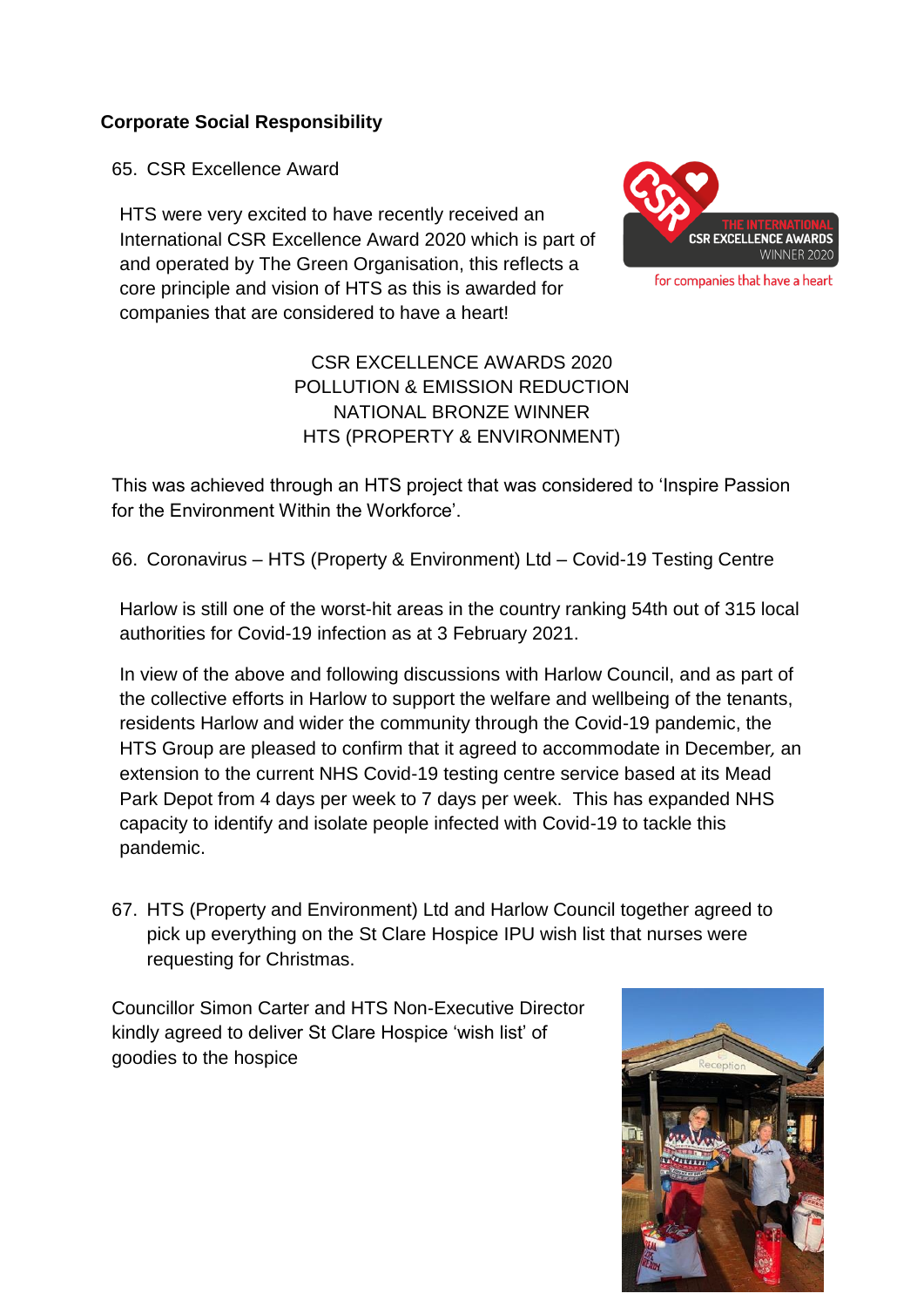Her Royal Highness, The Princess Royal visited the Citizens Advice Bureau to shine a light on the incredible work of the charity within the Harlow community.

Her Royal Highness who has been the Patron of Citizens Advice since 1990 was welcomed in the photograph here by HTS Managing



Director, John Phillips and Robert Halfon MP.

Last year HTS carried out a number of repair improvements at the Citizens Advice Bureau, including re-carpeting the reception area, replacing missing ceiling tiles and redecorating the entire ex-bank.

Some of the more recent work that HTS carried out was converting 4 of their rooms into 2 offices so that the CAB staff are now able to conduct Covid safe face to face interviews, HTS also put the company in touch with a local cleaning company to get their offices deep cleaned so they could comply with Covid standards and keep the organisation open following government guidance.

69. HTS supporting Harlow Save Credit Union in the next step of their journey!

HTS has a voluntary non-executive director on the HSCU board and HTS supported the move of the office from the Town Centre library into new premises in the Harvey Centre through September into early October within a 5-week period, all in time for them to be able to launch their Christmas campaign.